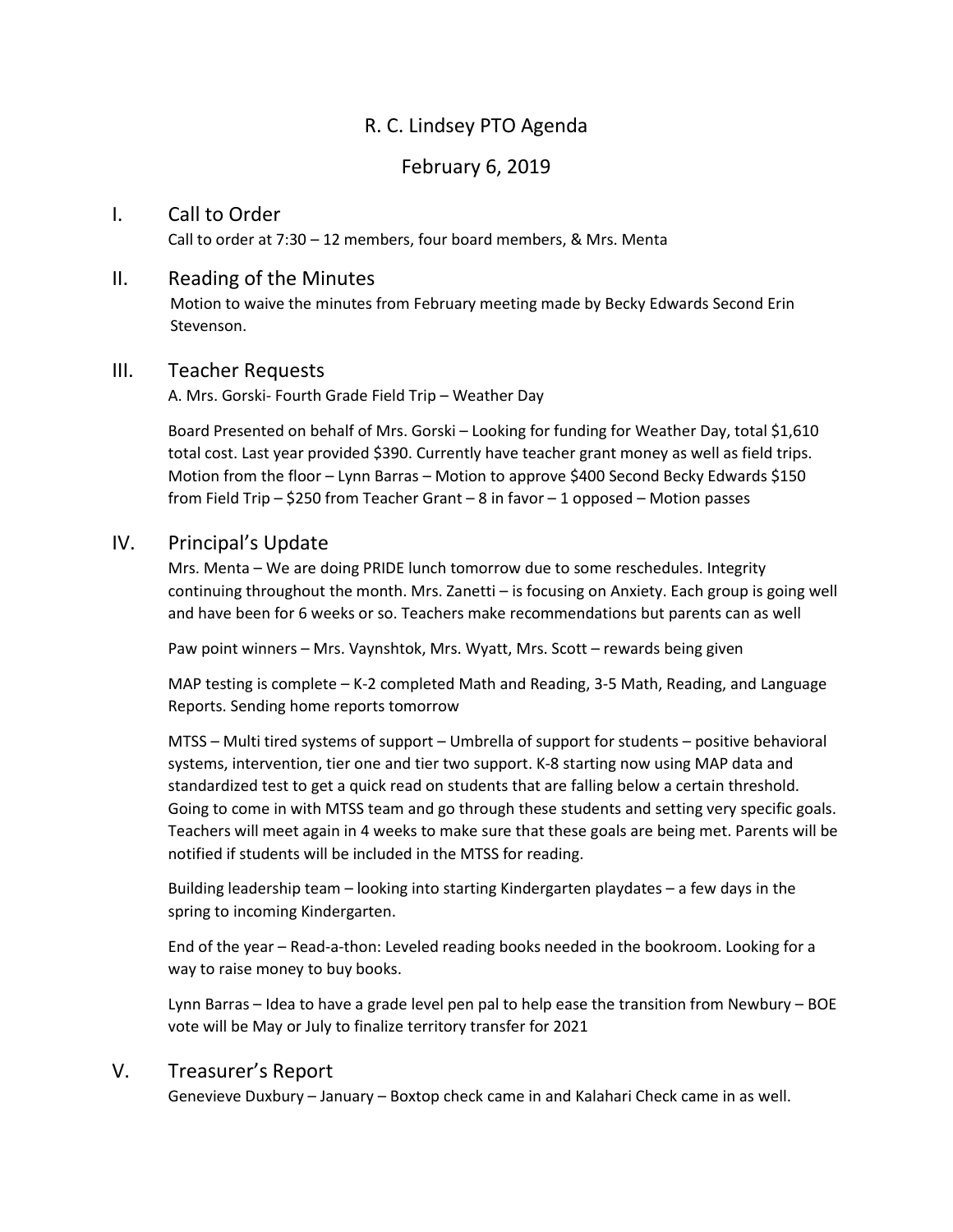Motion to approve Becky Edwards Second Erin Kambani

### VI. Old Business

A. PVR – New dates on Calendar New Dates 13<sup>th</sup> and 27<sup>th</sup>

### B. Bookfair

Report as of right now we sold \$3,900 – open tomorrow afternoon – currently have \$3,700 to buy books. Put money into book room if not used for One School One Book. Motion to continue subscription pack for Library at cost of \$500 scholastic dollars. Motion to approve Erin Stevenson – Ben Gorrys Seconds - Vote unanimous

### VII. New Business

# A. Nominating Committee Needed

Michelle Wiece and Melissa Barnes, still looking for one more. Please contact them if you are interested in running for the board next year.

### B. Family Fun Bowling

Shelley Gierman sent in information to be shared. This event currently has 62 reservations. Can take up until tomorrow at end of school day. Lanes will be assigned by grades or requests. Raffle baskets tickets \$1 or 6 for \$5 – raffle at 5.

# C. Valentine's Parties

Will run the same as previous parties with 5 parents per room. Snack 100% juice & heart shaped cookies with personalization.

# D. Spirit Week

Handout home tomorrow

### E. Boxtops

Misty Caudill - Next contest will run from 2/4-2/22. This will be an individual contest with each student who brings in boxtops getting a sock added to the board an being entered in a drawing for a prize from the West G Spirit shop.

### F. Parents' Night Out

Genevieve Duxbury - Spirit of Clay March  $7<sup>th</sup>$ . You can bring your own snacks and choose your piece to paint. Evite to RSVP

# G. Lunch with a Loved One –

Danielle Pitcock - Dates are set for LWALO – on Lindsey calendar 21<sup>st</sup> and 22<sup>nd</sup> -Thursday 1<sup>st</sup>, K, 4. Friday 2,3,5. Doing raffle baskets at LWALO. Looking for volunteers to help with check-in, lunch distribution, and raffle tickets.

# H. See upcoming Family Fun Dates on Back Looking for helpers for upcoming dates. Need hands on help for Father Daughter Dance planning.

# VIII. Adjournment

Motion to adjourn – 8:43PM - Michelle Wiece second Melissa Barnes